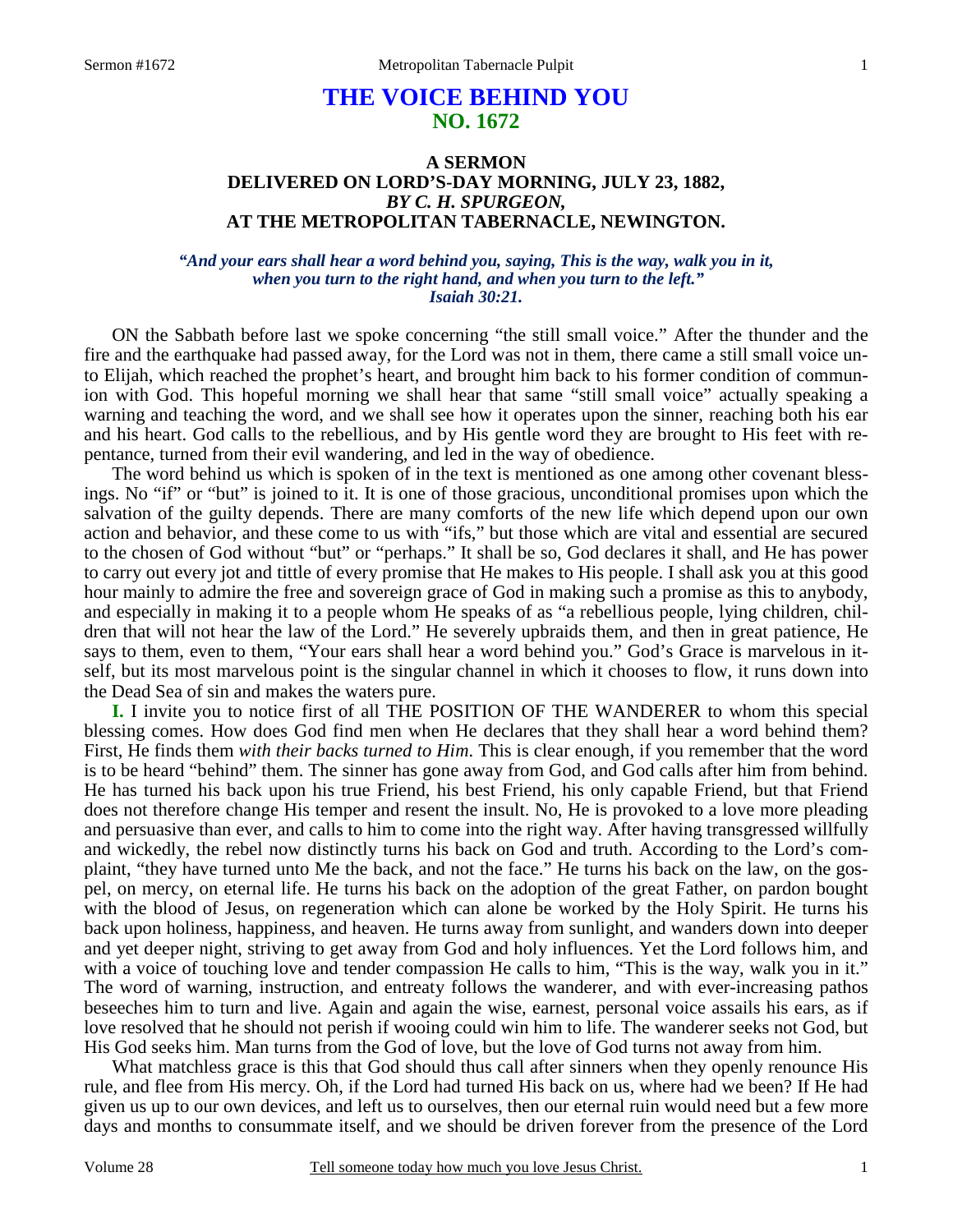and from the glory of His power. Have we not said unto God, "Depart from us; we desire not the knowledge of Your ways"? If He had replied to us, "Depart, you cursed, into everlasting fire in hell," it had only been the echo of our own words. When we said to Him, "Depart," suppose He had turned round and said, "Depart, depart yourselves"? But instead of that, while we turn ourselves deliberately away from God, He still calls after us. He will not let us go. We have a freedom of will, but it is by that freedom of will that men are damned, since they will not come unto Christ that they might have life, but they will to follow the devices and desires of their own hearts. Free will, thus held in chains by evil lusts, becomes the most destructive agency in the world. But, blessed be God, He has freedom of will too, and that freedom of sovereign grace will not have its hands bound or its lips closed, but it will act and speak in omnipotent love. So when the Lord sees us in the wantonness of our wickedness, dead in trespasses and sins, His great love with which He loves us seeks us out, and from the lips of that love come tender accents bidding us return to God, saying, "This is the way, walk you in it."

 Observe that these persons had not only turned their backs on God, but *they were going further and further away from Him.* Of course, when you have once turned your back upon the right, the further you travel the more wrong you become. They were not content to be near to God, even with their backs to Him, but they hastened away. They are eager and quick to escape from their own mercy. Like the prodigal, they are not satisfied till they get into "a far country." They cannot rest in the same land with their God. They journey with all speed away from the Lord, and the greater the distance that they can set between themselves and their Father the more are they at ease. In forgetting God they find a horrible peace, the peace of death, a peace which will stupefy them into eternal destruction. Now, it is while they are thus going hot foot away from God, further and further every day, madly rushing along the downward road, never satisfied with the sin to which they have attained, flying from God as if He were their terror and would be their destroyer, it is even then that the word sounds behind them and they are startled into thought. They have a powerful voice pleading with them thus—"Turn you, turn you; why will you die, O house of Israel? This is the way, walk you in it. The way you are now pursuing is not the way to peace and safety; return at once, for this is the way, walk you in it." Here again I admire the overflowing riches of the grace of God, that He should call men to Himself when they are altogether taken up with other things, when every thought, and every word, and every act is in rebellion against Him. Paul says, "Does God care for oxen?" But here is a far greater wonder, "Does God care for worthless rebels?" When a chosen man is desperately set on mischief, determined to destroy himself, God is yet more determined to save him. The two determinations meet, and we shall see which of the two will prove itself the stronger one. We soon find that the determination of God overcomes the determination of man. The iron breaks the northern iron and the steel. "Thus says the Lord; your covenant with death is broken, and your league with hell is disannulled," for there was a prior covenant, a covenant of grace made by God Himself, which stands fast forever. And there was a prior league which God made with His Son on our behalf, and that league shall overthrow our league with death and hell. Glory be to God that even when the sinner is still rebellious, and shows no signs of repentance, nor is conscious of any wish to turn from the error of his ways, even then, while his heart is black as night, and his spirit is choke-full with rebellion, God calls to him, "Return, O backsliding children." "They shall hear a voice behind them, saying, This is the way."

 More than this, however, is true. They had turned their backs on God, and were going further from Him, though they were warned not to do so, and *they were pursuing their course in spite of warning*. Read the  $20<sup>th</sup>$  verse, "Your eyes shall see your teachers." There they stood, good men, right in the way, entreating their hearers to cease from provoking their God and destroying their own souls. Hear them cry, "Turn you from your iniquities, for this way leads to death: turn you, turn you." They can see their teachers stretching out their hands with eager persistence, pleading even unto boiling tears, persuading them to turn from the way and the wages of sin. Still they push on, as if eternal destruction were a prize to be sought rather than a doom to be dreaded. Was it not so with many of us in the days of our unregeneracy? Mother and father endeavored to block up the evil road, in them our eyes beheld our teachers. How they taught us, how they prayed with us, how they labored if possible to turn us from the error of our ways! But we persevered with obstinate resolve. It is hard going to hell over a pleading mother, and equally hard to destroy one's self by pushing aside an earnest father's good advice. But we seemed resolved to do so. Then perhaps followed Sunday school teachers, full of intense love to us, and how they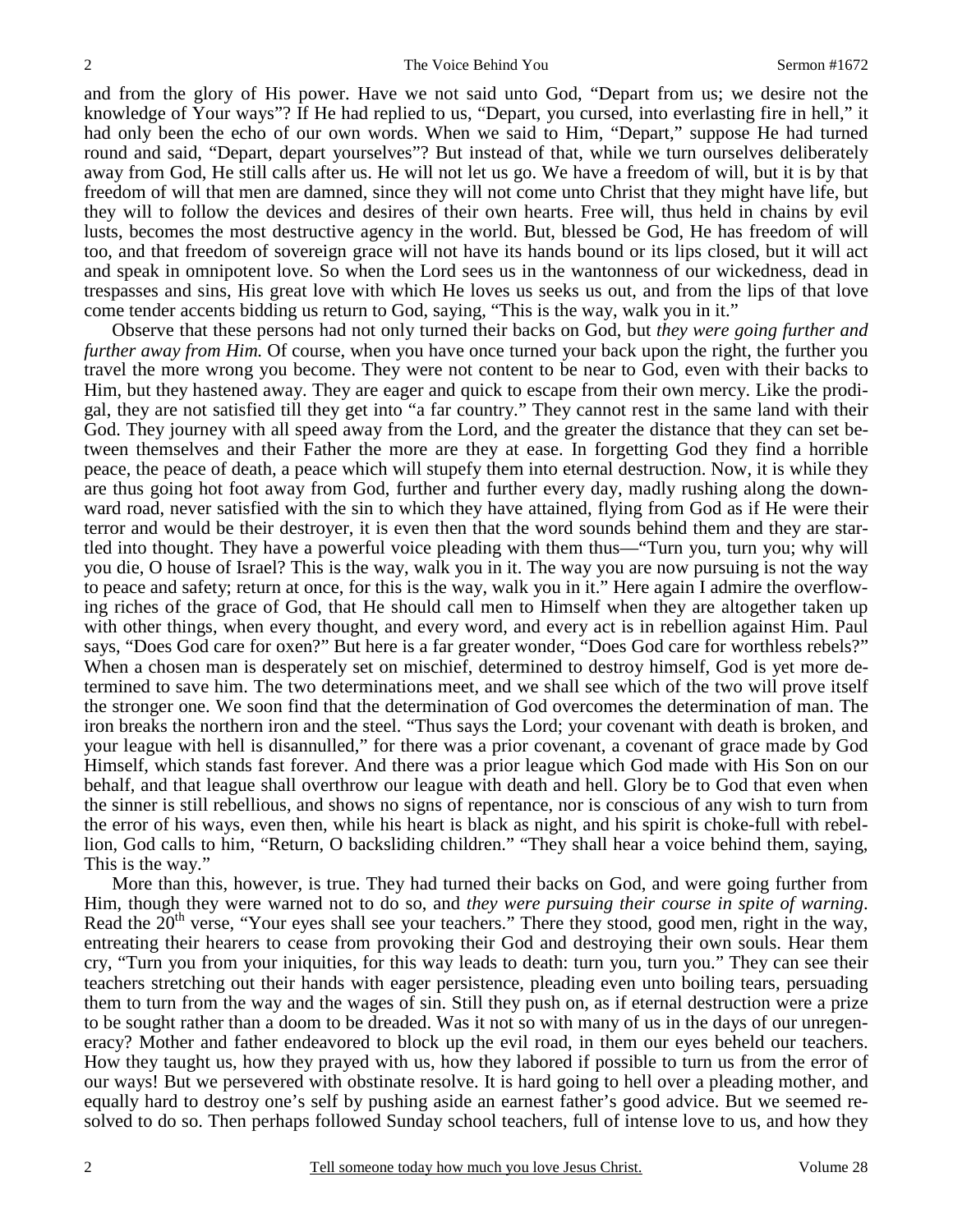pleaded! How wisely they set the case before us, and how tenderly they pleaded. Our eyes did see our teachers, but still our eyes would not see the right way, nor would our hearts desire it; we were determined that we would by hook or by crook land ourselves in hell. Our soul was given to her idols, and after those idols we resolved to go. We loved the wages of iniquity, the pleasures of the flesh, the pride of life, the conceit of self-salvation; we loved anything better than our God. And though our teachers were before us, ready to help and eager to teach, we made small account of them. Later in life it may be our teachers were earnest pastors, who could not preach dull, dead sermons, and would not suffer us to sleep ourselves into perdition. They cried aloud and spared not. They were in anguish about us. They gave themselves no rest until we would turn from our iniquities. We could see our teachers, and we had a loving respect for them too, yet we cast their words behind our back. It was of no use to us, we loved iniquity and that way we would go, come what might of it. Yet even then, when we were despising God's prophets and paying no regard to all the words of warning, the Lord was still loving us, looking after us, and crying after us, and saying, "This is the way; this is the way: walk you in it. Come back, come back, come back, you are destroying yourselves; return unto your Father and your God." Why did He not throw the reins on our necks, and say, "Let them alone, they are given unto idols: I have hewed them with the prophets, I have plowed them with men of God, but all has come to nothing; they have stiffened their necks, they have hardened their hearts, they have made their forehead like unto an adamant stone; therefore let them reap the result of their transgressions"? But it was not so, for God had made this word an unconditional promise of His covenant, "They shall hear a voice behind them."

 One more mark of the ungodly condition of those whom God would call was this; that *they had many ways in which to wander.* Sometimes they roamed to the right hand, at other times they wandered to the left, but they never turned their faces about. Hear you the way to heaven, it is right about face, and then keep straight on to glory. No, but we will turn this way, we will turn that way, we will turn any way except to God. Some men have right-hand sins, respectable iniquities which challenge little censure from their fellows. Not black, but whitewashed sins. Such men are not thieves, they are not licentious, they are not drunks, but their sins take a quieter form. They mock God with their self-righteousness, and insult Him with their prayers, which are no prayers, but only pretences and fictions, and not the real prayers of God's elect ones. Others have left-hand sins. They plunge into the sins of the flesh; no vice is too black for them. Only propose to have a little pleasure and they will plunge into any vice to gain it. Yes, and almost without pleasure, altogether without present profit, they will sin as if for sin's own sake. When they have burned their finger in the candle, they will after that, hold their arm in the fire. When they have brought disease into their bodies by sin, they will return to the evil which caused it. When they have beggared their purse by their extravagant lusts, still they will go on playing the degenerate. When they have filled themselves with despair till they are as a bucket running with gall and wormwood, and this has been emptied out for them by God's grace, they will fill it up again, for they are infatuated with sin. They find a delight in it, and they will not, they cannot give it up. Shall the Ethiopian change his skin or the leopard his spots? Then may they that have been accustomed to do evil learn to do well. Alas, such a miracle has not happened to them. They choose all shapes of evil, but the good they will not have. I say their right-hand sins, their left-hand sins, sins of their life, sins of their heart—they will follow all these eagerly, but unless God by His own omnipotent voice shall call them back, they will not come to Him, to Jesus, to grace, to holiness, and heaven. Tell it, tell it, tell it; sound it forth beneath the sky forever and ever, that the Lord does call to Himself such wanton wanderers. "Go and proclaim these words toward the north, says the Lord: Turn, O backsliding children; for I am married unto you." Oh, the pity of God, not only for the miserable, but for the wicked, it surpasses thought. "In due time, Christ died for the ungodly." Favor to the guilty is the choicest of favor. We come not to preach salvation to the righteous—for where shall we find them?—but we proclaim it to the unrighteous and to the ungodly. "The whole have no need of a physician, but they that are sick," and Christ has come after the sick, calling, not the righteous, but sinners to repentance. Oh, if anything will touch the heart, it should be this word of free grace, this fact that God does bid men return to Him. Mercy is full of patience. It bears and forbears, and still it cries, "This is the way, walk you in it." Oh, who would be so cruelly ungrateful as to close his ears against its pleadings?

Thus I have spoken sufficiently upon the position of the wanderer.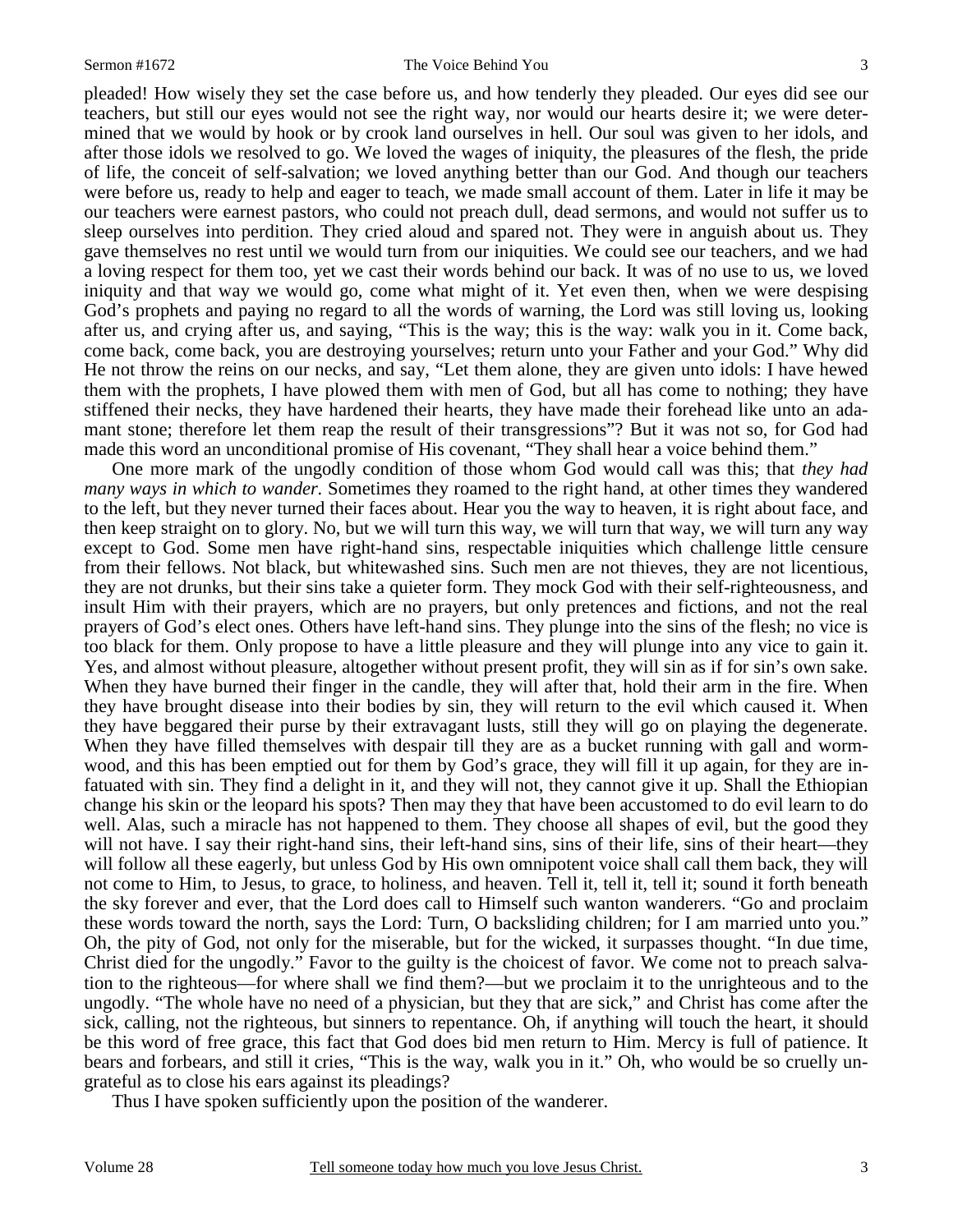**II.** Now, for a little while, we will dwell upon THE CALL OF MERCY. "Your ears shall hear a word behind you."

 Notice, it is a call that is *altogether undesired,* and comes unsought to the man who has gone astray. He hears the inward call whose voice is, "Return." He looks for a moment, and then puts his foot down to pursue his journey. "Never," he says, "will I alter my course," and he boldly hastens on, though before him lie death and hell. As he is persevering in his ruinous course, the same word again bids him, "Return." He hears the admonition, but still he pushes on. He must not and will not return from the way of evil. If he could reach a spot where such disturbing voices would never trouble him, how gladly he would hasten towards it. Hence so many altogether forsake the place of worship, they prefer the stagnant pool of stupid obstinacy to the sweet river of the water of life. So far from desiring to be warned, if they could voyage to a distant Tarshish, where voices of warning would never reach them, it would be a delightful journey. And if a ship could be taken, they would, like Jonah, pay the fare to the shipmaster, and secure a berth in the next vessel. I have heard of one in the backwoods of America who was unloading his furniture, and while doing so, up rode a Methodist minister. "Confound you," said he, "I have moved half-a-dozen times to get away from you Methodist fellows. I am never comfortable where you are. I will put the things on the cart again, and find a spot where I shall be free from you." On they went to another clearing, but when they reached it, the first thing that happened, before the man took up his lodging, was the appearance of a Methodist minister. "Where shall I go to get away from you Methodist preachers?" "There is nowhere I know of," said the minister, "that you can go, for I am afraid if you go to hell you will find some of us there, for preachers have been lost. The very best thing you can do is to yield at once, and let me hold a service to-night in your camp." That was sound advice, and so some of you will be pestered and worried as long as you live if you will not come to Christ. Omnipotence has servants everywhere, and these are all charged to warn you of your peril. I knew one who would not go to a place of worship, and threw every Bible out of his house, but found a copy of the holy Book in his house, and as he cursed and swore, he learned that it was the property of a daughter whom he loved too much to scold, and he was obliged to let the sacred volume rest where she had placed it. A Bible in a house where it is forbidden to be read is a splendid power for good, as he soon discovered. In a house where it is outwardly honored, the Bible may have little influence, but if it gets where it must not be allowed, everybody reads it. If you can make God's Word to be forbidden fruit, Eve will feed on it, and Adam will follow her. Thus the grace of God came into the house, and it would never be expelled. Down by Mitcham, when the lavender is growing, if you take a house there, you will discern a smell of lavender. You may shut the windows and close the doors, but when any persons enter, a whiff of lavender enters with them. You cannot help it. And if you live where the gospel is preached at all, you will be sure to hear it, and be made to know of it. It is God's intention that you should. It is a voice that comes unasked and undesired, but come it does.

 "A word behind you," it is *the voice of an unseen caller* whose existence has been almost forgotten. It is not the teachers that speak in this powerful way. The teachers you have seen with your eyes, and they have done you no good. But someone calls whom you never saw and never will see till He sits on the throne of judgment at the last great day, but still He utters a word which cannot be kept out of your ears. It will come to you mysteriously at all sorts of hours crying, "Return, return, return." It will sound often in the dead of night, and make the chambers of conscience ring with its notes. I have known it to wake a man out of his slumber. I have known it sound in his dreams till he dreamed of hell, and woke up and felt the torment in his own conscience. Though he has done all he could, he has been off to the theater, to the gay party, to the entertainment, to deeper sin, yet still even there the word has haunted him. I remember one who in this very city plunged into all manner of gaiety to try to get rid of this word, yet God met him in a play. Words were used in the performance which touched his conscience, and he fled from the playhouse as from a burning building, fell on his knees, and sought and found the Savior. This call of mercy is the word of a hidden One, you cannot see who it is that speaks, yet you cannot shut your ears to His admonitions nor refuse reverence to His warnings.

 This voice *pursues and overtakes the sinner.* Do you see him running—with all his might he is rushing to his own destruction? The word comes, at first, rather feebly—"Return." He scarcely looks back, but on he flies. Lo, the voice follows. He runs faster from it to show his determination to carry out his own will. The voice still follows him saying, "Return." Then he stops a minute, but being desperately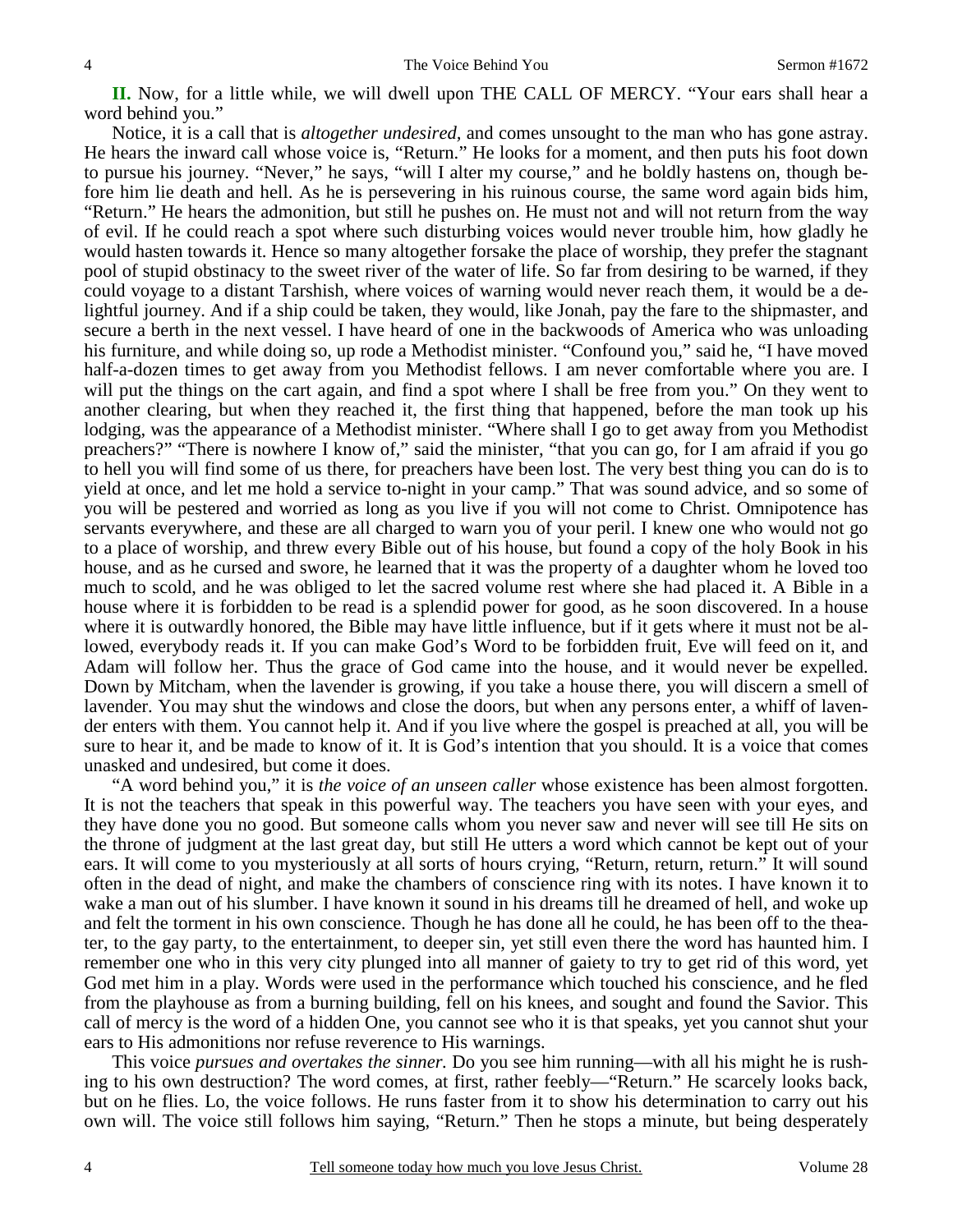#### Sermon #1672 The Voice Behind You 5

enamored of his transgressions, he again takes to his heels to fly away from God. Still the word pursues his footsteps, and in pleading accents cries—"Return, return, return, return," till at last he is constrained to sit down and listen to the word which comes from he knows not where. He cannot understand how and why it comes so home to him, but it is a fulfillment of the promise, it is the word behind him saying, "This is the way, walk you in it."

 That voice, when it comes to sinners is generally *most opportune,* for according to the text they are to hear this voice behind them when they turn to the right hand or to the left. A man may go steadily plodding on in his course of ungodliness and hear no such word of pleading, but often it has happened that there has been a temptation of a more than usually forceful character, and the traveler was about to turn to the right, and then, at that precise moment, he has heard the word of God behind him giving him warning. His feet had almost gone, his steps had well-near slipped, but the word of the Lord upheld him, and he went not into the deadly sin. Or it may be it is what I have described as a left-handed sin. The man was carried on to an action which, if he had actually performed it, would have involved his sure destruction, but just as he was about to turn down Deadman's Lane, there came a voice behind him, "Return, return." Often it is so, and even if the man does not return and seek the right way, but keeps steadily on as carelessly as ever, still he is slackening his speed, and he dares not take that left-hand turning into gross sin which he would have followed if the word had not checked him. Even where the Spirit of God does not save a man, it keeps him from many a sin. And when men rebel against the light and will not yield to it, yet still that light has a restraining influence over them of which they may be unconscious. Those who watch them know that if that bit and bridle had not been supplied by the word, they would have gone to an excess of riot which would have been dangerous to others as well as totally destructive to themselves. Blessed be God for the timeliness of the word of mercy. Men delay to come, but God does not delay to call.

 And you see, to close this second point, that, it is *absolutely necessary* that the potent word should be spoken and should be heard, for the man had seen his teachers, but they had not done him any good. How often the Lord seems to put us ministers, right up in the corner with our faces to the wall, till we are little in the eyes of our hearers and little in our own eyes. He does so with me, and while I can glorify His name and bless Him abundantly for the many that are brought to Christ, yet I never take the slightest congratulation to myself about it, for what am I but the driest and most barren stick that there is in all my Master's garden, apart from His watering? If sinners had nothing to save them but us poor preachers, not one of them would be brought up from death and hell. Sinners would laugh at us as simpletons if God were not with us, they do so as it is, and I do not wonder at it, because there is enough in us that deserves to be laughed at. They are ready to despise us, and we cannot be broken-hearted if they do, for we ourselves used to in former days despise the servants of God, and if we do not do so now, it is because the grace of God has made a change in us. We cannot expect better treatment than we ourselves rendered to better men when they pleaded with us. The word behind us is necessary, that "still small voice" which no mortal man can speak, but only God Himself, that inward monition of the conscience, that touching language of the heart which is as much beyond the power of man as to make a world or breath life into an image of clay. Therefore pray mightily to the blessed Spirit that He may breathe on men and save them, and that the word of God may still follow and pursue them till they turn from the way of transgression.

 I leave that point. You have seen the position of the rambler, and the grace of God in the call of mercy.

**III.** But what was THE WORD OF THAT CALL? It is stated at full length, "This is the way, walk you in it." That is the word of the call. It contains within itself, first, *specific instruction*. "This is the way." There is a kind of preaching which has nothing specific, definite, and positive in it. It is a bit of cloud-land, and you may make what you like out of it—God's grace or man's merit, faith in Christ or faith in self. You need to be your own instructor, and then like the child looking into the fire, you will see whatever your own eyes choose to create. Too much preaching is of a kind so mixed that it reminds me of the showman when his visitors asked, "Which is Wellington and which is Napoleon?" "Whichever you please," he said, "You have paid your money and you may take your choice." So it seems to be with many preachers as to doctrine. You may have what kind of doctrine you like so long as you pay your pew-rent. "Cleverly put," cries one, when he had heard a smart sermon. "Is not that enough?" I an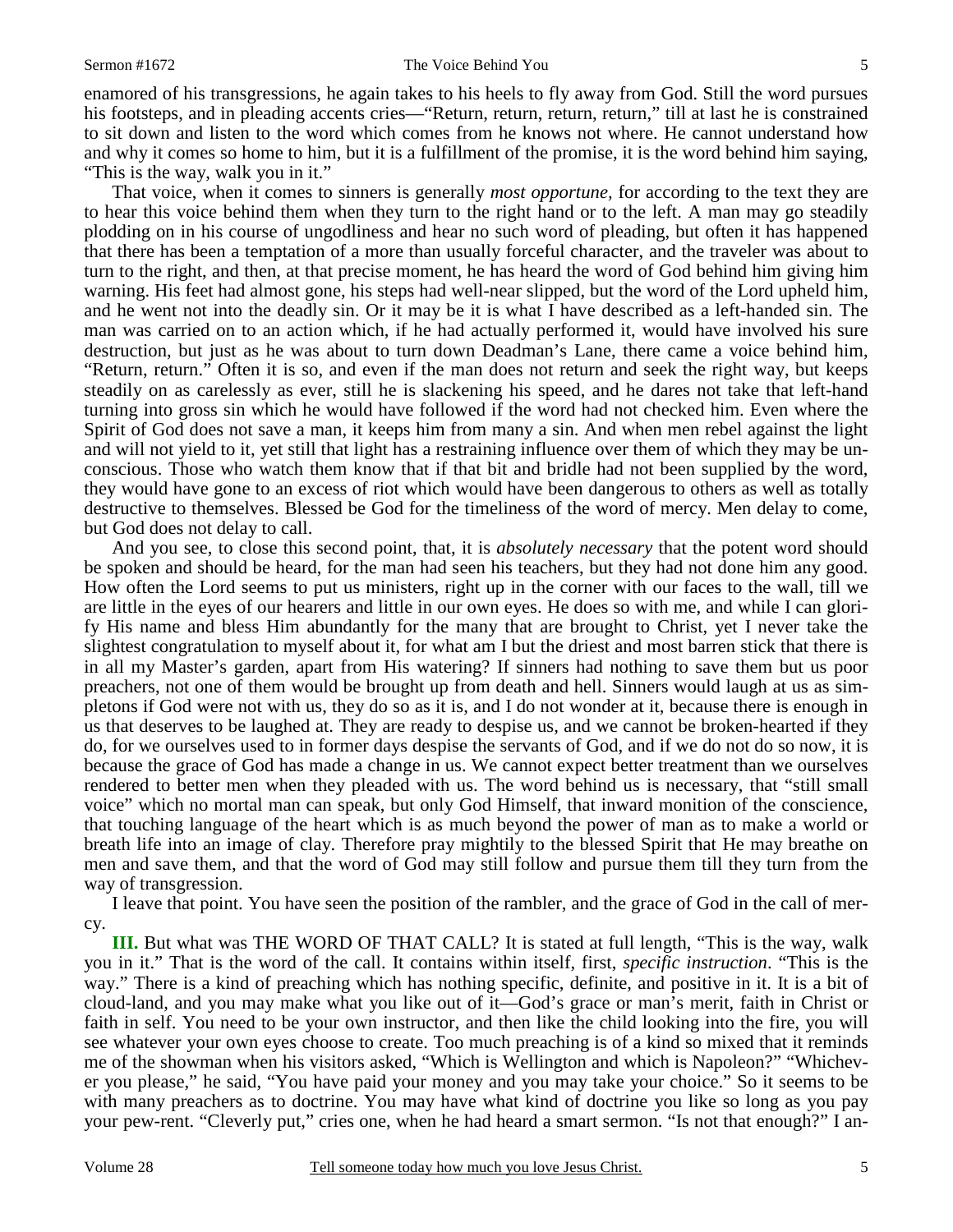6 6 The Voice Behind You Sermon #1672

swer, it is not enough. We need the sure testimony of revelation, sealed in the heart by the Holy Spirit. Cleverness is not God's way of blessing men. Conjectures and loose opinions are not worth the breath which is expended in expressing them. The Lord lays down a definite pathway, and He says, "This is the way." "Believe in the Lord Jesus Christ, and you shall be saved." "This is the way." Repent and be converted, every one of you. This is the way. "To leave sin, to quit self, to trust in Christ, this is the way." Something definite is laid down before those who desire to be taught of God, and they are told what is to be done, what is to be received, what is to be given up. "This is the way." Definite instruction is given. This may not suit the Broad School, but it is exactly what the anxious seeker needs.

 This definite instruction may also be said to be a *special correction*. When the voice behind says, "This is the way," it does as good as say that the opposite path is not the way, for there is only one way to heaven, and there never will be two. And when men hear a voice saying, "This is the way," it does in effect remind them that the opposite is not the way. If you are going the reverse of the right way, turn from it, and you shall live. How much we ought to bless God that the gospel comes in as a corrective, kills the false and introduces us to the true. May falsehood be slain within us and truth reign there forever. May we leave all other roads, since the Lord has said of one road only, "This is the way."

 It is also a word of *sure confirmation*. "This is the way." When that is heard many times—"This is the way." "This is the way," "This is the way." When, according to our hymn—

### *"We hear our Savior say,*

## *'Come here, soul, I am the Way,'"*

if we have already believed it to be the way, we are strengthened in that conviction. Hearing the mysterious word declared again and again, "This is the way," men grow to believe the truth of God's word, and out of that by and by there is begotten a living faith in a living Savior. Oh, this is a great mercy, to hear the same thing many times, to hear the voice proclaim again and again and again, "This is the way," "This is the way." "Other foundation can no man lay than that which is laid, Jesus Christ, the righteous." May the repetitions of the Spirit effectually preserve us from the deadly shadow of doubt, and fix us as a nail in a sure place.

 This is followed up by a word of *personal direction*. "Walk you in it." Do not merely hear about it, but "walk you in it." Be not content to be critics, thinkers, and considerers, but become doers of the word. "This is the way"—here is the doctrine, "Walk you in it"—there is the practice. Well is it when the Lord by His Spirit speaks to the runaway sinner and tells him what he is to do and to believe. Then He makes the way and the walk to be vividly present—"This is the way, walk you in it" without delay.

 This takes the form of *encouraging permission*. Some think they may not come to Christ. They actually ask the question, "May I believe in Him? Is there salvation for me?" Why, says the text, "This is the way." Do not sit looking at it, "walk you in it." "But I am so big a sinner." "Christ is the way; walk you in it." There is room enough for big sinners in Jesus. "But I have been so long coming." Never mind. This is the way, "walk you in it." Never mind if you have been seventy years coming if you have at last come to the way, "Walk you in it." "But I am afraid my feet are so polluted that I shall stain the way." "This is the way, walk you in it." You are not told to stand on one side and wait till something shall happen to you which shall persuade you to come, but here is the king's highway, walk you in it. Walking is the simplest of all exercises. There is no great artistic skill required in order to walk, but walking is all that is needed. Come to Christ—come to Him anyhow. Oh soul, tumble to Him somehow, trust Him as best you can, and if you cannot do it without question, trust Him because you must trust Him, since you have nobody else to trust to. Throw yourself into Jesus' arms. Swoon away on the bosom of Christ. It is the essence of faith, to die into the life of God in Christ Jesus. This is the message which comes behind many a runaway sinner—"This is the way, walk you in it."

**IV.** According to our text, success is promised to the word. "Your ears *shall hear* a word behind you, saying, 'This is the way, walk you in it.'" Notice, THE SUCCESS OF THE WORD—*your ears shall hear.* God not only gives us something to hear, but He gives us ears to hear with. Oh, the mercy of God! He spreads the table, and then He gives the appetite. He furnishes the garments, and He gives us the sense of nakedness, and so leads us to put them on. Everything that is needed to bear a man from the gates of hell to the gates of heaven, free grace provides. Nothing is left out, the catalog is complete, and He that sends the tidings also opens the ears. "Your ears shall hear." This is *effectual grace*. Teachers cannot make men hear. They can appeal to the external ear, and after that they have no more that they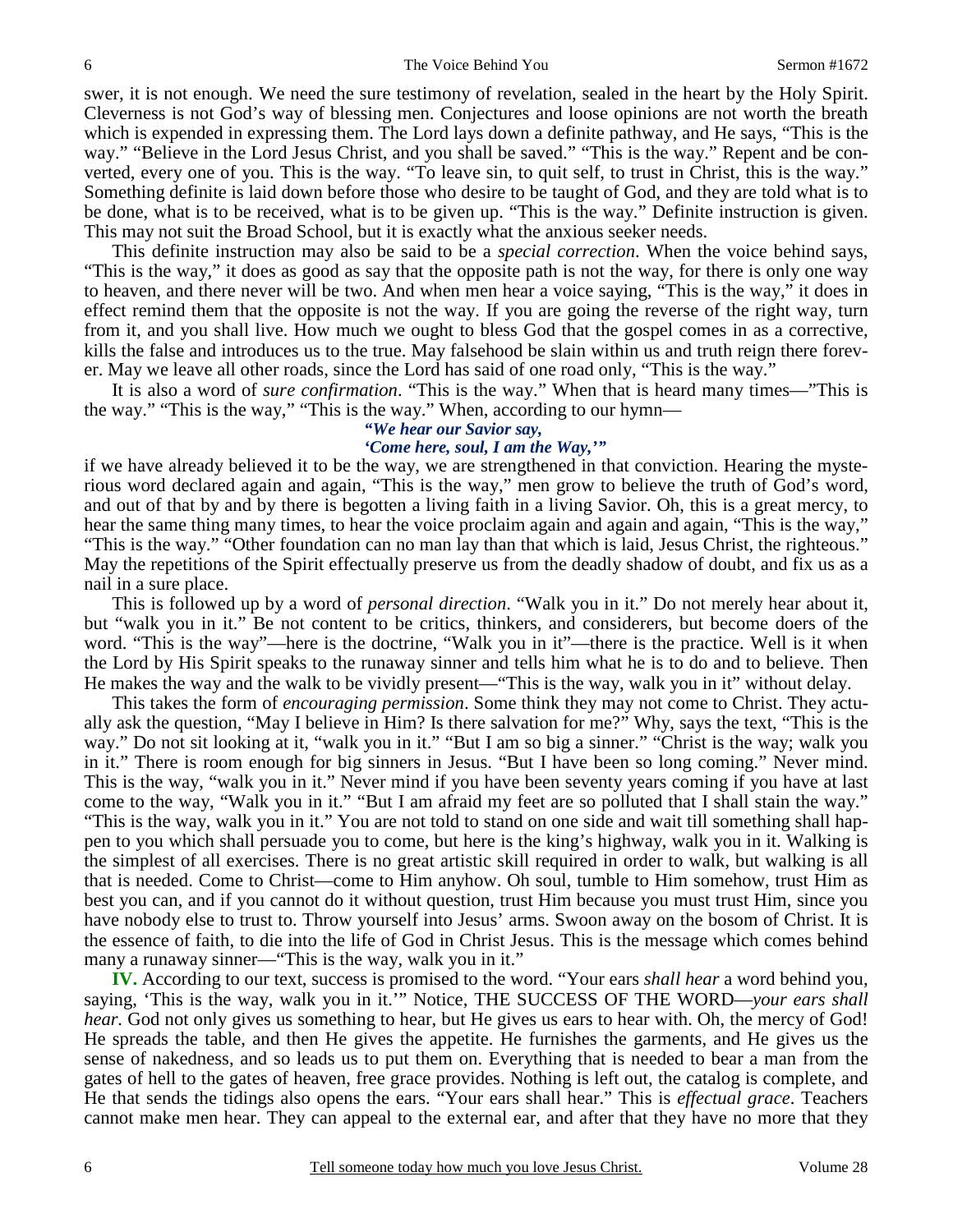#### Sermon #1672 The Voice Behind You 7

can do. But God can make men hear. Without violating the freedom of their wills, He can get at their hearts, at their consciences, at their understandings and He can press the truth home to their souls. When the Lord does it, it is done. When we do it, it is often so done that afterwards it is undone, but verily I know that what God does shall be forever. All that is of nature's spinning will be unraveled one day, but when God spins, it will last throughout eternity.

 I take it when we read here, "Your ears shall hear," it means first, that the message of divine love shall come to the man's mind so as to *create uneasiness* in it. He is jauntily traversing the road to destruction. He has chosen the path, and he delights in it. It often looks to him to be a flowery way, a pleasant road. So he walks on, and he would be very happy but for that word behind him crying, "Turn you! Turn you! Turn you!" Just as he was turning down that glade in the wood to the right, where all the flowers of spring are found in profusion, that call troubled him again! He would sooner have seen a serpent hissing in the pathway, or heard a lion roar from the thicket, than have heard that word. The man says, "I never can be quiet. I can see other people going to amusements and pleasures, and they heartily enjoy themselves. But the fact is the more amusement I have, the less I am amused, and I am never more miserable than when everybody else is laughing. Why am I thus?" He thinks he is harshly treated, and is the special object of God's hatred. Everybody else is jolly, but he is gloomy. They can look on the wine when it is red, when it moves itself aright, when it gives its color in the cup, and so could he once look into the rosy depths, but now he sees that serpent at the bottom of it, and he is afraid to touch it lest the draught should turn to venom in his veins. He almost curses the arrangements of heaven which have made him so ill at ease. He wishes he had never heard the parson preach the sermon which bothered him so. He wishes he had never had a godly mother at all that he might have gone straight away into sin, and have been as merry as a cricket. But now there is that voice again behind him, boring its way into his tingling ears. For a moment he had forgotten it, but here it comes again—"Turn! Turn! Turn! Turn!" He covers his ears, but it bombards his soul with worse than cannonballs, as if the word of God pounded him with shells. He hears the thunders of the cannonade—"Return! Return! Return!" What can he do? He longs to escape from the divine rebuke. The word has made him quiver and quake. So far so good, we shall see next what will happen to him.

 After a while, there gets to be a *desire* in his heart. It is only a faint and spasmodic desire—nothing very strong or constant—but there it is, and it cannot be quenched. "I wish I could get right somehow, for in my present condition I am in an evil case. I am sailing in the wrong boat. I wish I could land somewhere, and take the return boat and get to my home. I do not feel at all easy. I wish I knew what to do to be saved. I do know it somehow, for I have heard it every Sabbath day, but yet I do not understand it. I cannot get hold of it. I wish I could, for I am anxious to be forgiven, to be renewed in the spirit of my mind, to be made a new creature in Christ Jesus." "Do you know," he says to someone, "that voice I could not bear, that used to wake me up at nights; that kept me out of pleasure? There is a kind of music in it now. I like to hear it. I wish I heard it so that it had an effect upon me, for I am afraid I shall go down to the pit, and be lost under accumulated responsibilities for having neglected the call of divine love. Oh, help me to come to Christ, for I am anxious to reach Him, but I feel as if I cannot come. I do not feel as I ought. I am told to believe, but I do not know what it means, or I cannot do it—

*"I would but can't believe, Then all would easy be. I would but cannot, Lord, relieve— My help must come from Thee."* 

He is getting on all right, friends. We shall have a better bulletin concerning him directly. He is wonderfully improving, a great deal of the fever of pride has gone out of the man, and we shall have him yet in perfect health. He could not rest because he heard too much of the word behind him, and now he cannot rest because he cannot hear enough of it. He desires that it may penetrate his soul and change him from darkness to light.

 What shall happen next? As that voice continues to sound, it pulls him up, and *leads to resolve*. The word of the Lord has put a bit into his mouth and a bridle between his jaws. He does not dare go any further. He sits down to consider. I think I saw him on his knees too, and he is resolved if heaven is to be had, he will have it. If mercy is to be found, he will find it. He will rake the world over, but he will gain the pearl of great price. I think I heard him say he would not go to sleep till he found Jesus. I am glad he